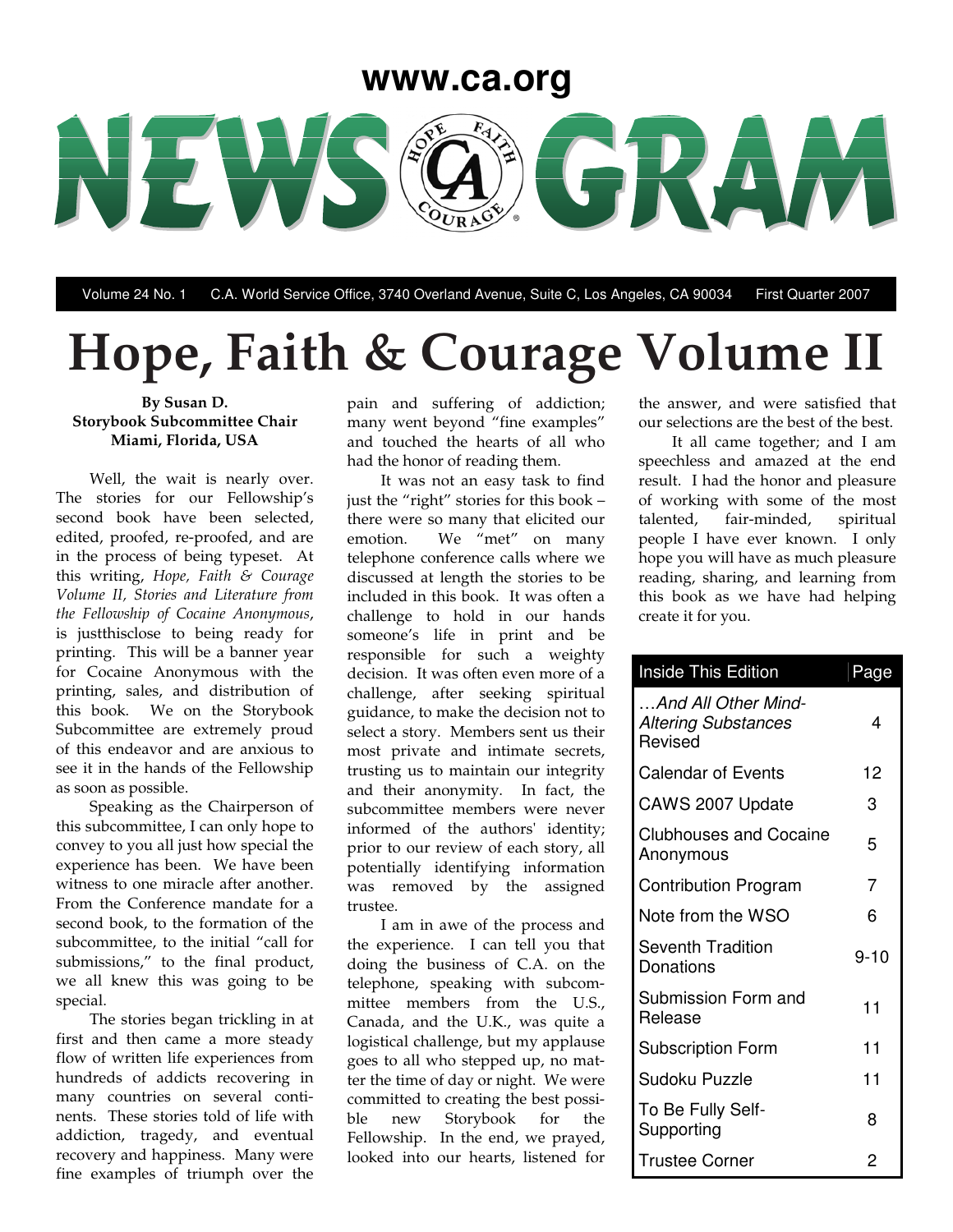### **CAWS Board of Trustees:**

- *Atlantic North Region:* Bruce W., Randolph, Massachusetts, USA
- *Atlantic South Region:* Lawrence M., Little Rock, Arkansas, USA
- *European Region:* Nicholas L., London, UK
- *Midwest Region:* Tony D. (WSBT Chair), Milwaukee, Wisconsin, USA
- *Pacific North Region:* Trevor S., Calgary, Alberta Canada
- *Pacific South Region:* Carl W., Pomona, California, USA
- *Southwest Region:* Jay F. (WSBT Vice Chair), Littleton, Colorado, USA
- *Trustee at Large #1:* Bobbie H., Cypress, Texas, USA
- *World Service Office Trustee:* Earl H., Sunland, California, USA
- *World Service Trustee:* Hayward H. (WSBT Secretary), Compton, California, USA

### **CAWSO Board of Directors:**

- John B. (WSOB Chair), Los Angeles, California, USA
- Kathy Jo R. (WSOB Vice Chair), Los Angeles, California, USA
- Teresa N. (WSOB Secretary), Costa Mesa, California, USA
- Tom P. (WSOB Treasurer), Dana Point, California, USA
- Patty F., Paid Director, Los Angeles, California, USA
- Earl H., Director/WSO Trustee, Sunland, California, USA
- Hayward H., Director/WS Trustee, Compton, California, USA
- Willie B., Director, Los Angeles, California, USA

### **CAWSO Personnel**:

Patty Flanagan, Director of Operations Robin Long, Assistant Manager Karen Layns, Order Processing Sheree Fan, Reception/Shipping **NewsGram Editor:**

Cynthia C., Redmond, Washington, USA

*The NewsGram is a quarterly publication of the World Service Office of Cocaine Anonymous. This publication and all its contents are copyrighted by Cocaine Anonymous. Any unauthorized duplication or publication is prohibited. Send all requests to: NewsGram, c/o CAWSO, 3740 Overland Avenue, Suite C, Los Angeles, CA 90034, by e-mail to newsgram@ca.org, or by fax to 310-559-2554, Attn: NewsGram. You can call the WSO at 310-559-5833.*

## <u>Trustee Corner</u>

# **Being New Again!**

### **By Nicholas L. European Regional Trustee** London, U.K.

When you find out they have picked you, the great weight of responsibility descends: I am a Trustee. The thought springs to mind, "And what do I do now?" The reply for me was immediate: "Ask for help." All my sponsors always stressed this point, so that's what I did.

The realisation that the first coffee/greeter commitment all those days ago has led me to this place: as a member of the WSBT, I get to serve the Fellowship which loved me until I learnt to love myself. My life is about to change big-time as I move forward in my recovery embracing this job (it is a job) with all the enthusiasm which got me to this point. Here I serve the Fellowship by joining in on conference calls, answering Fellowship questions and working on various committees throughout the year. That is just part of it; the picture is very big, way too big for me alone. This is where my mentor Trustee and fellow members of the World Service Board of Trustees step up to the plate next to me. We work for the fellowship  $-I$  don't!

I get to meet the Fellowship I love and try to help by listening to their concerns, their doubts and their questions. Foremost in my mind and everpresent is the desire to help and love these people who chose me to try and help them. The guidelines mention words lik like "quard" and "protect," and I try to use phrases such as, "You" might like to consider," "In my experience," "The manual does address that point on page ...," etcetera, for love and tolerance is our code. We all stand under God's grace and live our daily programme of recovery.

In Tradition 2, God as we understand Him seems to express Himself through the process of the group, district, area and the conference, so ultimately God directs my actions -- so maybe I work for God.

Only one word can describe the feeling of trying to help and love Cocaine Anonymous - fantastic!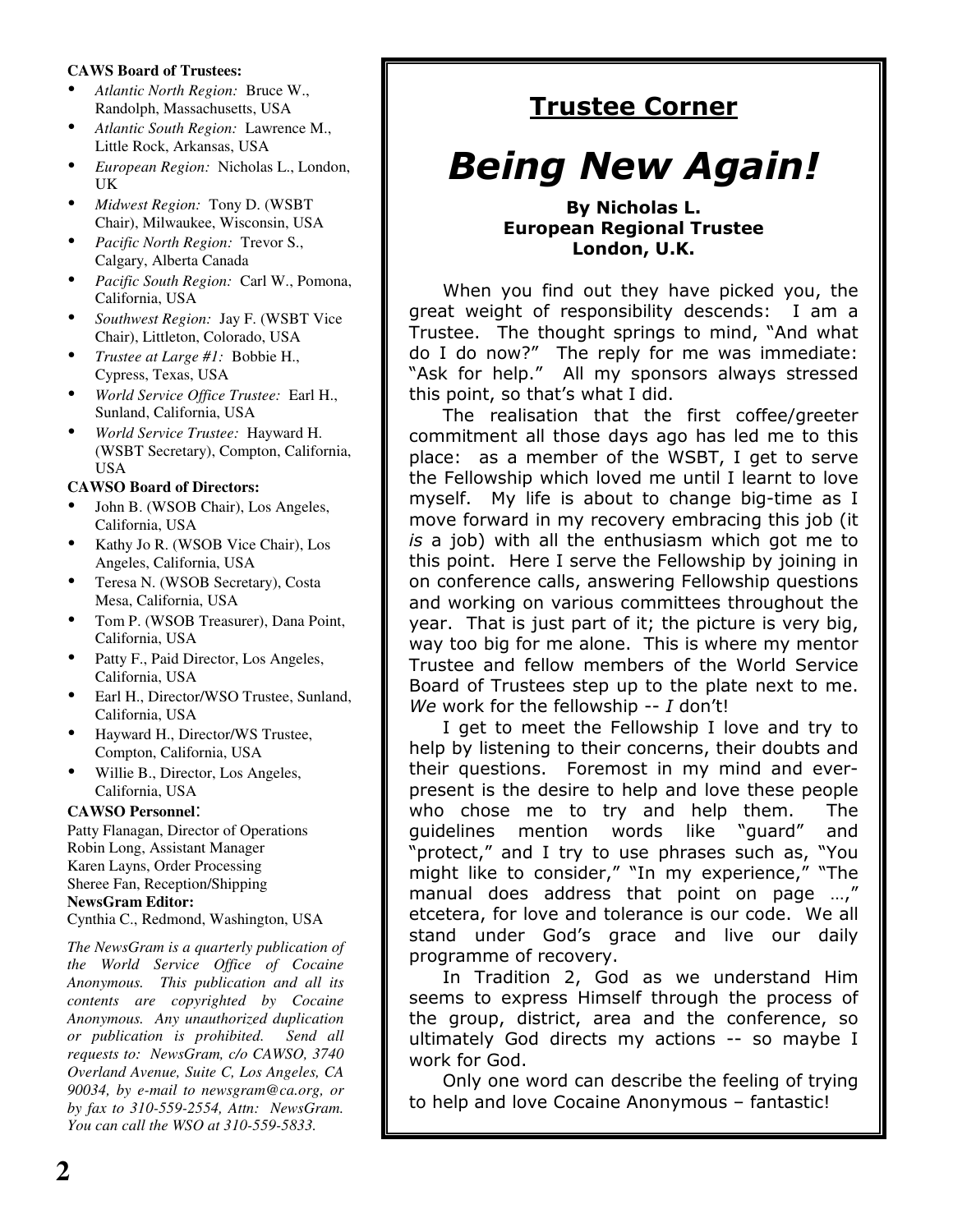# *CAWS 2007 UPDATE*

*By Kay C. 2007 CAWS Convention Chair Greater Missouri Area*

*The Greater Missouri Area is proud to host the 23 rd Annual Cocaine Anonymous World Service Convention,* "Recovery in the Heartland," on May 24-28, 2007. We will begin this exhilarating adventure in the luxurious five star Westin Crown Center Hotel, located in the heart of downtown Kansas City, Missouri, on an 85-acre complex of shops, restaurants, and theaters, built on the side of a hill with a small natural waterfall flowing through one area of the hotel. The center is directly connected to Science City at Union Station via the Link (a covered walkway) and just minutes from *Liberty Memorial, museums, performing arts, professional sports and the famed Country Club Plaza. At the Houston* CAWS Convention, we made a presentation with the theme "Kansas City, here we come!" Now, three months before the *convention, it is a reality in the making: "Kansas City, here we are!"*

*The Convention Committee is working diligently to bring you a slate of activities full of fun, fellowship and recovery. Save money by registering early! Onsite registration begins around 3:00 p.m. on Thursday the 24 th . Throughout the convention, we have a speaker slate that will include a wide range of diversity. For those of you who know that we are not a glum lot, kick off Thursday night with Karaoke. For all of you coffee lovers, the hospitality room opens with the bottomless cup of coffee available at 3 p.m. Marathon meetings begin at 8:30 p.m. and will continue throughout most of the convention. Memorabilia opens at 3 p.m. See your program for further details.*

*Friday, there's a little bit of "me time" for all you golfers out there. Bring your equipment and have at it to see who's who at the*



tournament. Prizes will be presented. Don't think we've forgotten about those who missed registration on Thursday; you can still register throughout the convention. For all the recovery thumpers and junkies out there, workshops begin. Have a finger-licking good time at the Bar-B-Que. Kansas City is known for having the best Bar-B-Que in the world. For those of you who are interested in lots of laughs, we have the comedy show. Don't be late! For those of us who just don't know *how to end the night, we have something for you -- dancing, till round about midnight!*

Saturday, for you jazz lovers, take the 18<sup>th</sup> and Vine Historic District tour. The American Jazz Museum pays tribute to America's top jazz musicians. For the "Battle of the Bands," be sure to check out "Apollo Night" and still dance till *round midnight.*

Sunday, put on your walking shoes and stretch those muscles in the Fun Run/Walk. T-shirts and bottled water will be provided as long as they last. Next comes the Truman Museum tour. Have ya heard about Hiroshima or "Give 'em Hell, Harry?" Take the tour! Then, put on your red dress, baby, 'cause we're going out tonight! The evening's festivities include *a banquet, live auction, speaker meeting and dance.*

Monday, I'll be thinking, "I'm so glad we had this time together." But, as we know, all good things must come to an end. Brunch and the spiritual speaker will end the show. Memorabilia from C.A. Fellowships around the world will be sold at the bazaar. So indulge yourself, you hear? It's going to be another year before the next CAWS Convention.

Did ya like the preview? If so, be there and don't be square. Need a registration form? Go to www.ca.org. See the registration form for discounts available if postmarked by April 1st. There's also a special entertainment package available *for \$90 that includes all entertainment. HURRY! HURRY!*

The Greater Missouri Area is very grateful to host its first C.A. World Service Convention. We appreciate the opportunity to give back to the Fellowship what has been so freely given to us. This precious gift has been entrusted to a chosen group of addicts, and we all know that without the ultimate authority of a loving God as He expresses Himself in our group conscience, we could not have come together and shared with the world what "Recovery in the Heartland" means *to us. Thank you for allowing us to be of service.*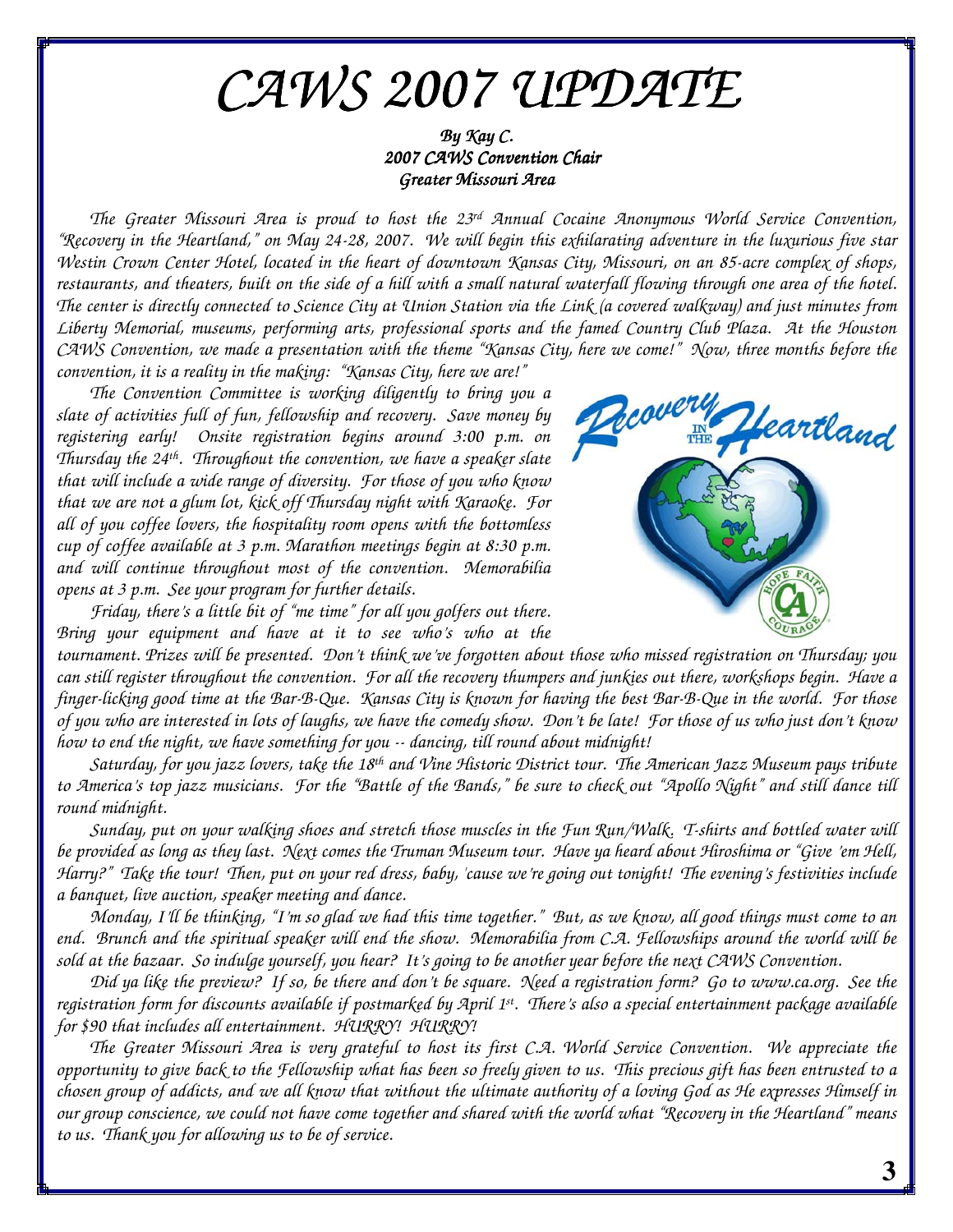## **…And All Other Mind-Altering Substances**

[Reprinted with permission of Cocaine Anonymous World Services, Inc.]

*STEP ONE: We admitted we were powerless over cocaine and all other mind-altering substances—that our lives had become unmanageable.*

*TRADITION THREE: The only requirement for C.A. membership is a desire to stop using cocaine and all other mindaltering substances.*

Many people come to Cocaine Anonymous thinking one of two things: "I rarely (or never) even used cocaine. I don't think I belong here," or "What exactly does the 'and all other mindaltering substances' part mean? I came to Cocaine Anonymous because *cocaine* had become a problem in my life."

Those of us who have been C.A. members for a while have heard questions and statements like this before; perhaps the words were even our own. Over time, virtually every single one of us has realized that our real problem is not cocaine or any specific drug, it is the disease of addiction.

Some of us never even used cocaine. Some of us used a variety of drugs, and for others it was combining cocaine with alcohol and/or other drugs that got us into trouble and made our lives miserable. Many of us rode drug roller coasters; there were drugs to come down with, drugs to go up with, and drugs to mellow out with.

During those times we attempted to regain control we found that any substitution or new combination inevitably created the same result. It was hard to stop and easy to get started. Experience after experience revealed that substitution was no cure. If our bodies were not absolutely free of drugs and alcohol, the obsession to use more of something was always lurking.

For example, imagine that you have just run out of one drug and cannot get any more. What would you use for a substitute? Alcohol for heroin, methamphetamine for cocaine, prescriptions for whatever, vice-versa – the list could go on and on and it really wouldn't matter. The point is that addicts like us soon find ourselves unable to stop using the substitute. Whatever drug we use, the problem of not being able to stop resurfaces, often bigger than before.

At some point we finally realize that we cannot control our use of *any* mind-altering substances. The problem isn't the drug of choice; the problem is the disease of addiction. With its Third Tradition and all-inclusive First Step, Cocaine Anonymous welcomes anyone with a drug or alcohol problem and offers a solution.

#### **ALCOHOL AND MARIJUANA**

Marijuana is a potent drug, and alcohol is a mind-altering chemical in liquid form. Many people don't realize that these are no different from any other drugs regarding the potential to get us into trouble. One drink is never enough; just as one puff, hit, fix, bump, pill or snort is never enough. We are masters at combining and substituting one drug with another to get high.

Has getting drunk or loaded ever been the unintentional result of "just" one drink or "just" a beer? Have you ever experienced the consequences of impaired judgment or decisionmaking ability as a direct result of smoking "just" a little pot? Did one of anything ever lead to two or three or more of something harder or stronger?

# DID YOU KNOW?

The 2005 World Service Conference made substantial changes to "... And All Other Mind-Altering Substances" to clarify the fact that C.A. and its 12 Steps are not drugspecific. The "Alcohol" portion of the old pamphlet was preserved as a separate, optional reading to be included in the meeting format. The updated pamphlet is now available. You may want to order a supply for your local fellowship. Please also be sure to update the text of this piece, or simply include a link to it on www.ca.org, if it is used on your local web page.

Many of us never thought that alcohol and/or marijuana were part of our problem, but upon honest examination and working the Steps, we usually find a need to re-evaluate that notion.

#### **PRESCRIPTION DRUGS**

The use of prescription drugs may be medically necessary at times. However, old patterns of thinking influenced by the presence of a mind-altering substance in our system can soon have us convinced that we need to take it more frequently than prescribed. An informed prescribing physician, placing our medication in control of someone we can trust, and honest communication with a sponsor or another recovering addict can be helpful in preventing abuse.

Our bodies and minds don't know the difference between drugs used for legitimate reasons and drugs used for recreational pleasure. It's a sound practice to enlist the support of all of our physicians and/or mental health care professionals in continuing on the path to recovery. Abruptly stopping the use of tranquilizers, antidepressants or other prescription drugs can be dangerous and even deadly, and should only be done under the guidance of an informed physician.

### **OVER-THE-COUNTER AND COMMONLY USED LEGAL DRUGS**

Over-the-counter and other legal drugs (such as cough syrups or pain relievers that contain alcohol and/or codeine, diet pills that act as stimulants, and antihistamines that act as depressants) can be just as big of a problem for us as street drugs. We suggest that you become a label reader. There are many products on the market that can be dangerous to an addict who has the potential to abuse just about any mind-altering chemical.

Uninformed addicts can be a hazard to themselves and others. We encourage you to ask your doctor or pharmacist if you have any questions regarding medications. Be honest with your sponsor about what drugs you take or are prescribed to you.

Remember, we're powerless over cocaine and all other mind-altering substances. Step One is a beginning, but be sure to move forward. A spiritual awakening as the result of working *all* 12 Steps is the solution to the problem of addiction.

**SO WHAT DOES "AND ALL OTHER MIND-ALTERING SUBSTANCES" MEAN?**

**It means that it is the collective experience of the members of Cocaine Anonymous that addiction is a problem not limited to any one substance. It means that C.A.'s 12 Steps are not drug-specific, and that Cocaine Anonymous is not a drug-specific fellowship. It means that it doesn't matter to us if you drank or what type of drugs you used; if you have a desire to stop, you are welcome here!**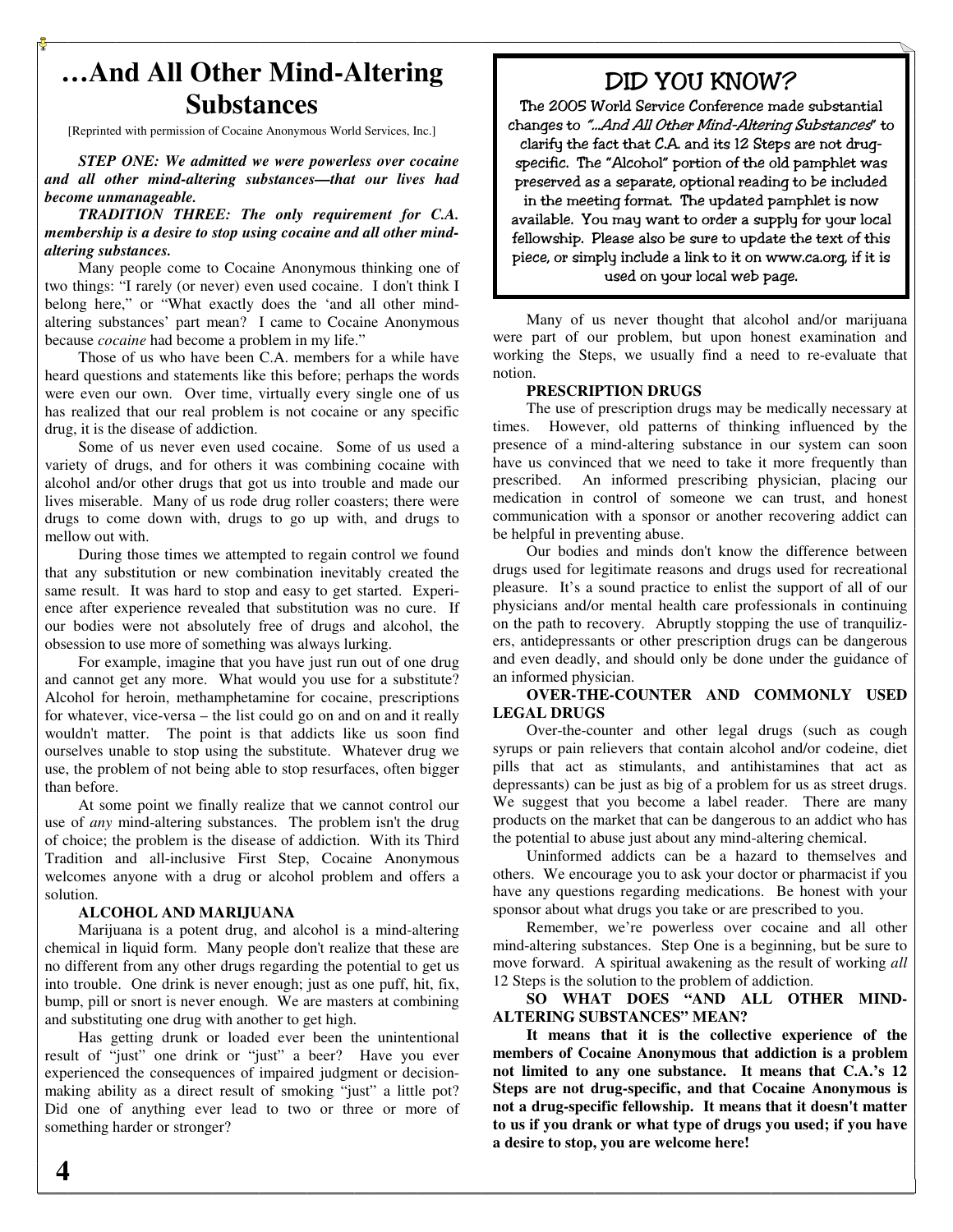Recently, the WSO has received calls/e-mails on the issue of Cocaine Anonymous and clubhouses. After researching the subject, this *article from a past NewsGram answers the concerns:*

# **Clubhouses and Cocaine Anonymous**

*First printed in Volume 13, No. 3 (3 rd quarter 1999):*

#### **By Walter J. Atlantic South Regional Trustee**

All over the country (and in other countries now), Cocaine Anonymous meetings are held in a variety of places. Some meetings are held in community rooms at local parks, some are held in meeting rooms at churches, or in hospital cafeterias. Sometimes meetings are held at clubhouses that exist specifically to provide meeting space for Twelve Step groups, and to provide clean and sober people with a place to interact socially. At last year's C.A. World Service Conference, several referrals from the floor requested guidance and clarification about how C.A. members and groups can be involved with such clubhouses without violating our Twelve Traditions. The World Service Board of Trustees has discussed the issue at length, and this article is an attempt to explain our understanding of the proper relationship between C.A. members and any such clubhouse.

Let's start by clearly stating that the C.A. group is Cocaine Anonymous. The group has been and remains the most effective vehicle for carrying out our primary purpose - to carry the message of recovery to the still-suffering addict. It is in the group that we recover through working the 12 Steps, learn to coexist in unity by applying the 12 Traditions, and continue to grow spiritually through service employing the 12 Concepts. C.A. members the globe over protect the group as it is the very core of our recovery today, the place where we get sober and grow together, ever more clear-sighted of Tradition One: "Our common welfare should come first; personal recovery depends upon C.A. unity."

The group is the C.A. foundation, not only to its members, but to the outside community as well. So any other service entity that is created through a need to serve the C.A. group should handle its affairs in such a way (with respect to C.A.'s 12 Traditions) as to enhance the effectiveness of the group to carry its message, further allowing each member the opportunity for service that may come from any group activity.

It is certainly understood that some C.A. members will have a desire to participate in activities outside the C.A. group, such as clubhouses. While there will be those of us that find the C.A. group sufficient to meet our needs, other members have a desire to extend their fellowship beyond group meetings; some in fact seek a C.A. social life. We think it wise for those C.A. members that choose to participate in those outside activities to take extra care to respect the integrity of the C.A. group, ever mindful of the fact that affiliation, whether real or implied, misleads the public, confuses the newcomer, and violates C.A.'s 12 Traditions. What this means is that a C.A. member who might be involved in any way with the operation of a clubhouse should take every opportunity to remind himself and everyone else that he is doing so as an individual, not as a representative of Cocaine Anonymous.

With all that being said, let it be clearly stated that *Cocaine Anonymous does not have clubhouses*, although members of C.A. are free to engage in whatever outside activity they choose. In accordance with our preamble, C.A. is not allied with any sect, denomination, politics, organization or institution, and neither endorses nor opposes any causes. Nonetheless, when outside activity is engaged in which can easily be mistaken as C.A.-affiliated, such as clubhouses run by C.A. members, caution must be advised. Remember that not only the public, but more importantly, C.A. newcomers may get the misconception that these clubhouses are in fact owned or operated by C.A. Consequently, outside activities such as clubhouses should be designed for those individual members who wish to participate, while the C.A. group should remain unimpeded by the activities of these outside entities.

Clearly stated, the C.A. group business should in no way be associated or affiliated with any outside entities, including the clubhouses in which its meetings may be held. The Sixth Tradition states, "A C.A. group ought never endorse, finance, or lend the C.A. name to any related facility or outside enterprise, lest problems of money, property and prestige divert us from our primary purpose." The tenant/landlord relationship of the C.A. group to the clubhouse should not include the co-mingling of funds. Nor is it appropriate that the landlord dictate structural parameters for the C.A. group. An outside entity deciding operational procedures for a C.A. group or the group servants' responsibilities would be an example of a serious Tradition violation. Of course, a landlord is free to negotiate rent with any group, or to insist that certain cleanup procedures or other restrictions be respected, but should have no input on how the meeting itself is run.

Remember that the public at large will already see C.A. members heading up these outside activities and may very well view them as C.A. clubhouses. Thus, those outside entities that are so led by and aligned with C.A. members should seriously consider being guided by the 12 Traditions as well, although it is clearly understood that C.A. has no authority to instruct them to do so.

If, after reading this article, you still have questions related to clubhouses or other similar outside entities or operations, I encourage you to contact your Regional Trustee to discuss the matter further, or to send your World Service Delegate to the Conference with your questions or concerns.

*The 2007 World Service Conference will be held at the Sheraton Four Points LAX beginning on August 28, 2007. The Conference Committee is requesting that the 2007 Delegate and Area Information Worksheet be sent to the WSO by March 1, 2007. For pertinent forms, along with the Final Report from the 2006 Conference, see www.ca.org/service/wscconference.htm or contact the World Service Office at 310-559-5833 or cawso@ca.org.*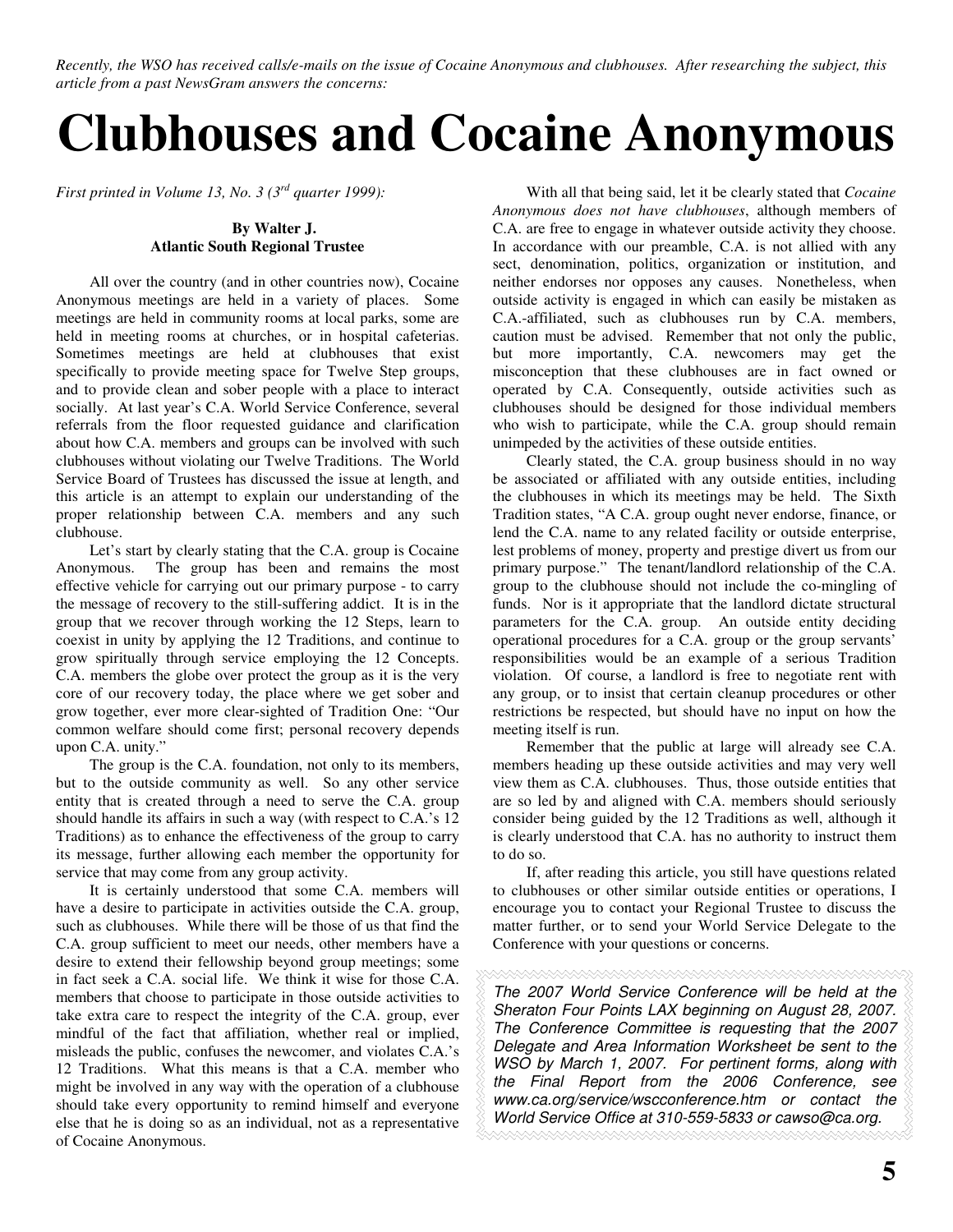# *Note from the WSO:*

# **Global Outreach: Sharing the Language of the Heart**

### **By John B. WSOB Chair Los Angeles, California, USA**

What if something you heard in a C.A. meeting was so important, so breathtaking, so enlightening or real, that it made you stay and kept you coming back? What if it got you sober, and kept you sober? How important would that moment be in the life of a recovering addict?

Perhaps you experienced such a moment. What was it for you? Was it when they read "*Who is a Cocaine Addict?*" at a meeting? Was it the group members playfully chanting "Splash!" in response to the phrase, "This time, we'd be careful not to go overboard"? Was it our First Step, which thankfully had been changed to include the words "and all other mind-altering substances"? Perhaps it was the reading "*Reaching Out*" suggesting that it was a good idea to forgive ourselves for "all of the horrible, negative and unloving things I have felt about myself." All of these words were crafted in a language that touched our hearts, both literally and spiritually.

Now imagine being in that same meeting with the same disease and feeling of desperation and not being able to understand a word or read any of the literature. Imagine not hearing or understanding the message at all. What if you just missed it altogether? Well, if you are a cocaine addict seeking help in

Sweden, Holland, Germany, or any of our other rapidly growing areas and regions overseas, then this not just imagination. It is reality. A reality until a small but dedicated group of C.A. members took action and affected change. In some languages, there is no word for sponsor. In still other languages, the concept of "getting high" or "getting loaded" doesn't mean the same thing as it did to the writers of our books and literature. And therein lies only a small percentage of the larger challenge.

\*\*\*\*\*\*\*\*\*\*\*\*\*\*\*\*\*\*\*\*\*\*\*

As a C.A. member once shared in a meeting, "The disease of addiction kills indiscriminately. Addiction does not recognize gender, race, religion, economic status, education level or the language we speak… and neither does recovery." The disease didn't change, nor did the solution. But how we make the C.A. message available around the globe is the responsibility of every C.A. member who accepts the notion that wherever an addict reaches out for help, the unified and loving language of the C.A. message must be there to lend a hand.

CAWSO has accepted the challenge to support and unify the efforts of our members around the globe in translating C.A. World Service Conference approved literature and other materials such that we may always honor our primary purpose. But this effort does not come without a cost in professional services and administration to keep it alive and well, and this is where you can make a difference. Many C.A. members around the globe participate in the C.A. World Service Contribution Program. It is a safe, secure, and direct way of supporting C.A.'s global outreach and development. In this way you can help CAWSO to raise the revenues necessary to secure outside professional services to ensure the integrity of the C.A. message in many languages as the need emerges around the Ç. world.

Please use the form on page 7 or go to www.ca.org/contribute.html to help us to carry Ŷ. the language of the heart—the language of our heart, the C.A. message, to everyone, everywhere that reaches out for a miracle. And thank you for letting us be of service.

\*\*\*\*\*\*\*\*\*\*\*\*\*\*\*\*\*\*\*\*\*\*\*\*\*\*\*\*\*\*\*\*\*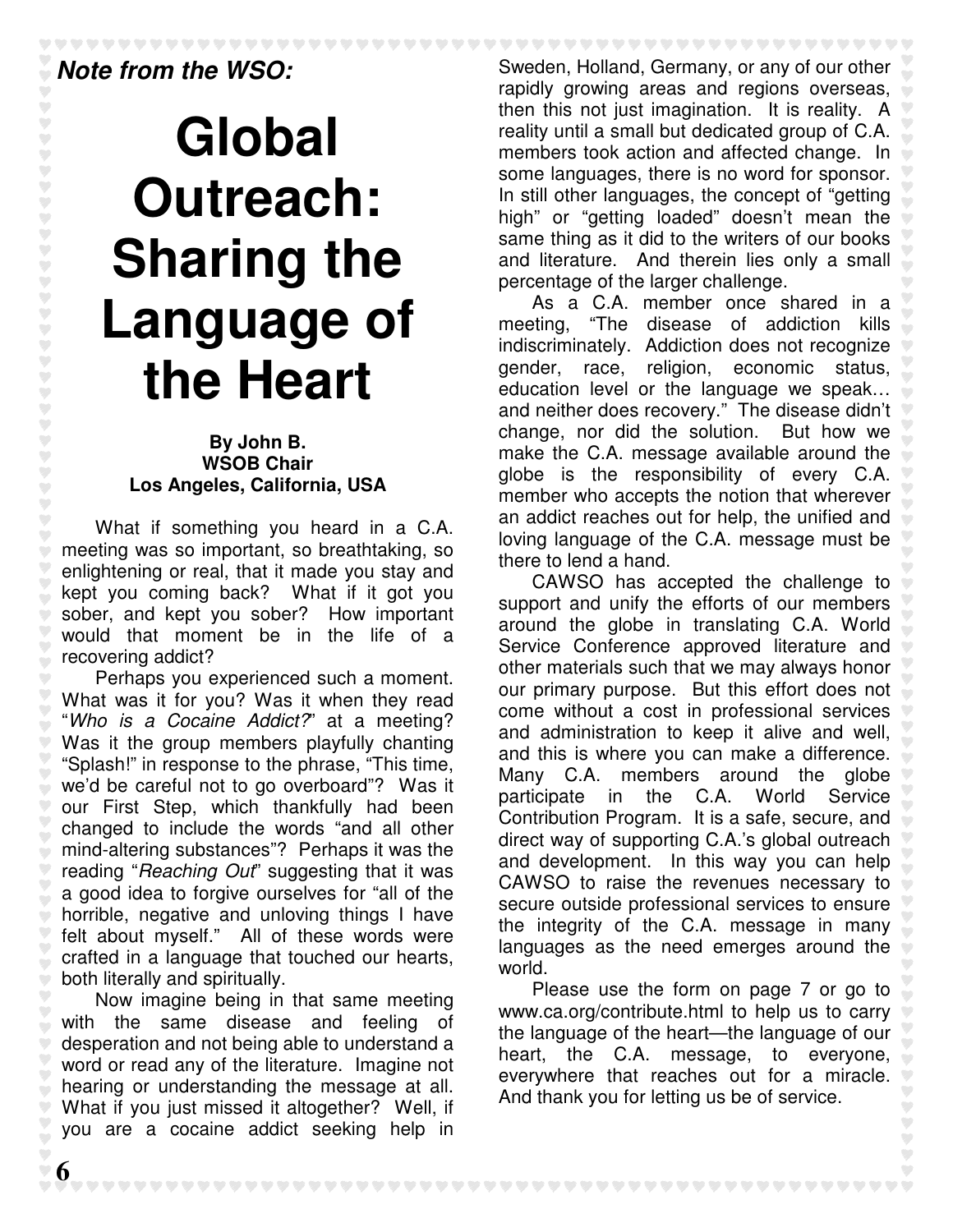# **World Service Contribution Program**

Cocaine Anonymous World Service depends on the financial support provided by individual members, groups, committees, districts and areas. We use your contributions as efficiently as possible, to maximize the services we are able to provide to addicts throughout the world. When you participate in the World Service Contribution Program, you ensure that we are able to serve the needs of those in our Fellowship, and reach even more with our message of Hope, Faith and Courage. And because your Contribution Program gifts are conveniently transferred by your bank from your checking account, savings account, debit card, or credit card account directly to the World Service Office, your contributions go farther than ever before. The C.A. World Service Contribution Program is safe, secure and confidential. You have complete control of the process, because you specify the amount of your contributions, and when they are made. You can always increase, decrease or suspend your participation at any time by writing the World Service Office. And your contributions may be tax deductible (consult your tax advisor). To help the C.A. World Service Office meet the needs of members, groups, areas and addicts still suffering, please fill out the authorization form below, attach a voided check or deposit slip (if necessary), and mail everything to the address shown. Thank you for your support.

| AUTHORIZATION FOR DIRECT PAYMENT (ACH DEBITS)                                                                                                                                                                                     |
|-----------------------------------------------------------------------------------------------------------------------------------------------------------------------------------------------------------------------------------|
| YES! As a member of C.A., I want to participate in the C.A. World Service Contribution Program to help keep C.A. World Services going strong!                                                                                     |
| Cocaine Anonymous World Service Office, Inc.<br>3740 Overland Avenue, Suite C<br>Los Angeles, CA 90034<br>(310) 559-5833<br>cawso@ca.org                                                                                          |
| As part of my 7th Tradition contributions to Cocaine Anonymous World Service Office, Inc., I authorize Cocaine Anonymous World Service Office, Inc.<br>(CAWSO, Inc.), to initiate variable entries to my account described below: |
|                                                                                                                                                                                                                                   |
|                                                                                                                                                                                                                                   |
|                                                                                                                                                                                                                                   |
|                                                                                                                                                                                                                                   |
| Financial Institution's Address/Branch: National Communication of the Communication of the Communication of the Communication of the Communication of the Communication of the Communication of the Communication of the Commu    |
| If using a checking account, please include a voided check; if using a savings account, please include a deposit slip.                                                                                                            |
| PAYMENT DETAILS:                                                                                                                                                                                                                  |
| Amount in U.S. Dollars: $\oint$ Date of first payment: $\Box$ 1 <sup>st</sup> of month $\Box$ 15 <sup>th</sup> of month                                                                                                           |
| PAYMENT FREQUENCY:                                                                                                                                                                                                                |
| □ Monthly □ Annually □ One-time basis Effective date: _____/_____/__________(MM/DD/YYYY)                                                                                                                                          |
| This authority is to remain in full force and effect until CAWSO has received written notification from me of its termination in such time and manner as to<br>afford CAWSO a reasonable opportunity to act on it.                |
| Name: _________                                                                                                                                                                                                                   |
| (Please print name as it appears on the account)                                                                                                                                                                                  |
|                                                                                                                                                                                                                                   |
|                                                                                                                                                                                                                                   |
|                                                                                                                                                                                                                                   |
| Zip/Postal Code: Contract Daytime Phone: Capture Code: Contract Daytime Phone: Code: Code: Code: Code: Code: C                                                                                                                    |
| PLEASE MAKE A COPY OF THIS COMPLETED FORM FOR YOUR RECORDS (The complete World Service Contribution Program<br>brochure, which includes this form, is available for download at www.ca.org/contribute.html.)                      |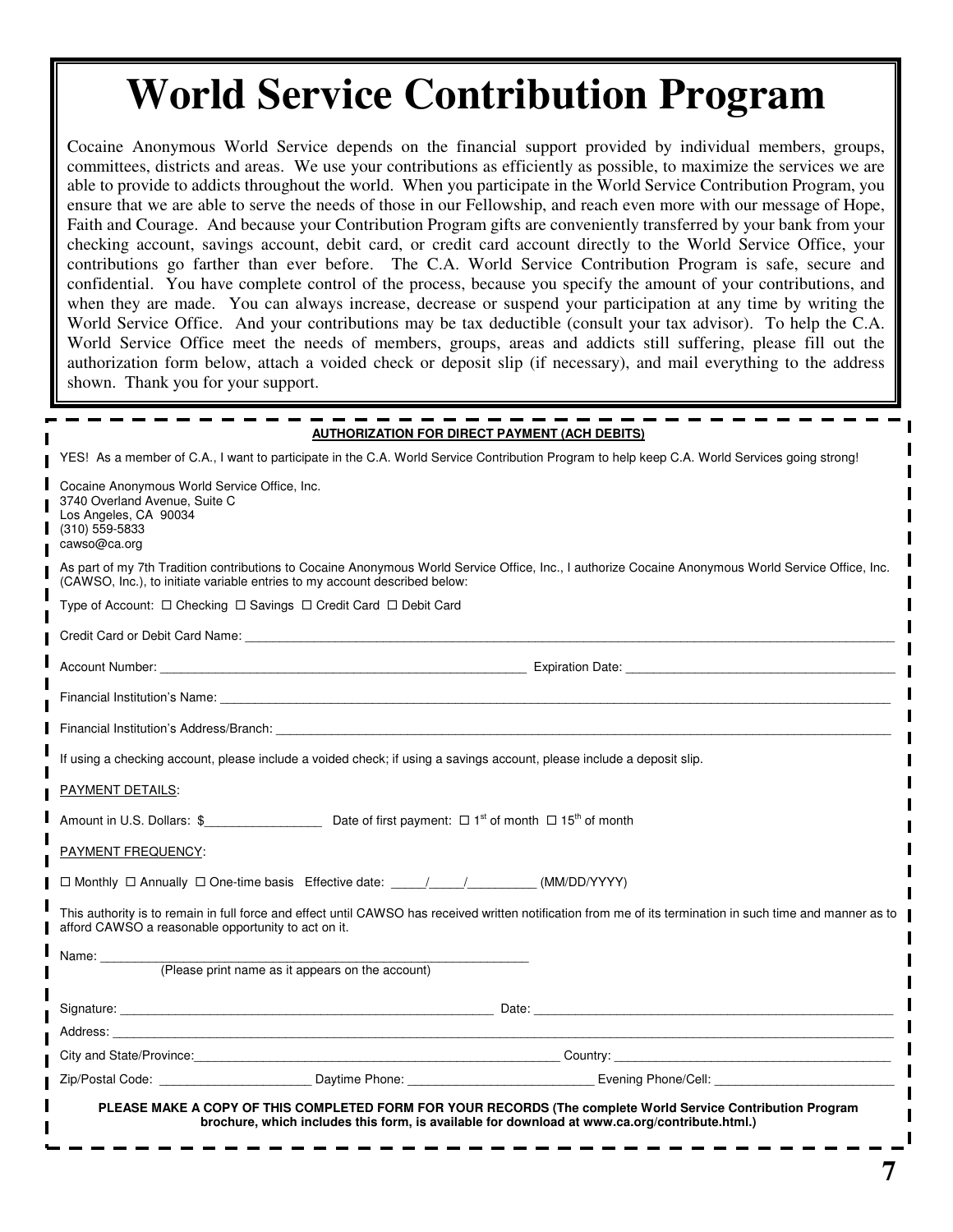# **To Be Fully Self-Supporting**

### **By Tom P. WSOB Treasurer Dana Point, California, USA**

"Our next function is to grow in understanding and effectiveness. This is not an overnight matter. It should continue for our lifetime. Continue to watch for selfishness, dishonesty, resentment, and fear." As an individual practicing the principles necessary to recover from the seemingly hopeless condition of cocaine addiction, I must "continue to take personal inventory and continue to set right any new mistakes as I go along." (*Big Book*, page 84.) Living these spiritual principles also applies to our Fellowship. Our Seventh Tradition suggests a financial structure grounded in the principle of self-support.

An unsparing self-survey of our Fellowship with respect to financial support for the World Service Office and its various functions reveals an apparent contradiction. Our book, *Hope, Faith and Courage– Stories from the Fellowship of Cocaine Anonymous,* offers in the section "To the Newcomer," "We welcome newcomers to C.A. with more genuine warmth and acceptance than you can probably now imagine–for you are the lifeblood of our Program" (page xviii). In contrast, while offering this generous welcoming statement, the Fellowship, at the same time, relies heavily on newcomers, and groups that are predominately composed of newcomers, for financial support.

By way of background, financial support for the operation of Cocaine Anonymous World Services is derived from three primary sources. Our Seventh Tradition is one source and includes contributions made by groups, districts, areas, committees and individual members as well as by individuals through the World Service Contribution Program. Another source is the World Service Convention. Each year, hard-working host cities, along with the World Service Office and dedicated members, generate unity and make a significant financial contribution towards operational needs. Finally, net revenues from the sale of chips, literature and books provide almost half of the annual amount needed to fund World Service activities. This last source is the support to which reference is made above.

Purchases of chips, literature and books are generally made to meet the needs of newcomers. A

long-time member is getting one chip a year and for the most part not buying any Cocaine Anonymous literature. The majority of materials purchased are either being given to or purchased by suffering addicts who are new to the Fellowship and the meetings that they attend devote significant amounts of their treasuries to fulfilling these needs. As stated previously, net revenues from these sales represent almost half of the funds received by the World Service Office.

In reviewing the mid-year financial results, this situation continues. Seventh Tradition contributions are well below prior year amounts as well as below budgeted amounts. The solution continues to be a need for groups, districts, areas and committees to evaluate and align their financial activities, especially with respect to following the Financial Guidelines as approved by the World Service Conference. These guidelines begin by saying, "To carry the message of Cocaine Anonymous, other than reaching out on a personal level, funds are needed to expedite the many functions of the fellowship from the group to the World Service Office (WSO)." Faithfully following these guidelines allows this Fellowship to operate as a fully self-supporting entity. My personal experience demonstrates that fear of financial insecurity disappears in the face of my being self-supporting in my own financial affairs. Fellowship finance is where spirituality and money *do* mix. Our primary purpose is to carry the message to the still-suffering addict and living into this purpose in today's world does not occur without cost. Meeting the challenge of covering these costs is an opportunity for each of us to practice the Twelfth Step. What can we do to help the Fellowship to be selfsupporting? We can suggest that our groups, districts, areas and committees follow the guidelines. We can pay attention to the expenses in our groups, districts, areas and committees, and increase the amounts available to contribute to the World Service Office. Finally, as individuals, we can continue to participate in the World Service Contribution Program (see page 7).



### We're still meditating!!!

The C.A. Literature, Chips and Format Committee needs YOU to help write C.A.'s first meditation book! For examples and all the pertinent details, please download the flyer available at www.ca.org, or call the World Service Office at 310-559-5833 to receive the flyer by mail.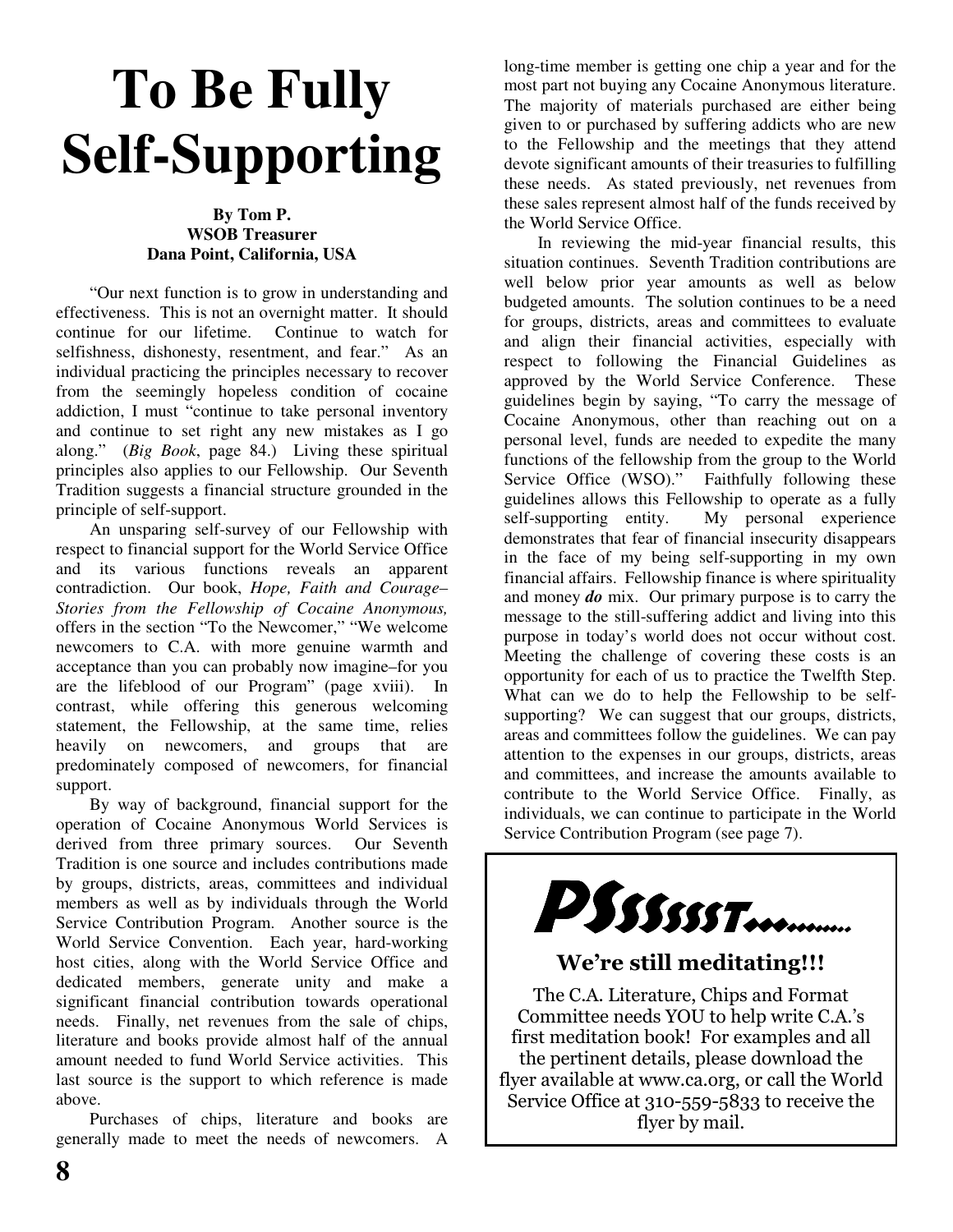### **Seventh Tradition Donations July – December 2006 (page 1 of 2)**

| <b>Category or</b>                                     |                                                                |              |
|--------------------------------------------------------|----------------------------------------------------------------|--------------|
| Location                                               | <b>Donor Name/City</b>                                         | <b>Total</b> |
| <b>BIRTHDAY</b>                                        | Come Alive - Redondo Beach                                     | \$342.00     |
|                                                        |                                                                |              |
| CANADA                                                 |                                                                |              |
| Alberta                                                | Northern Alberta Area                                          | \$500.00     |
|                                                        | Southern Alberta Area                                          | \$468.07     |
|                                                        | WSC - Northern Alberta                                         | \$20.00      |
|                                                        | <b>British Columbia</b> British Columbia Area                  | \$500.00     |
| Manitoba                                               | Manitoba Area Convention                                       | \$668.00     |
| Ontario                                                | C.A. of Southern Ontario Area                                  | \$1,310.04   |
| Quebec                                                 | Crossroads - Montreal                                          | \$60.00      |
|                                                        | Quebec Area                                                    | \$850.00     |
|                                                        |                                                                |              |
| H&I                                                    | CALA Westside/Hollywood District                               | \$966.37     |
|                                                        |                                                                |              |
| <b>INTERNATIONAL</b>                                   |                                                                |              |
| Online Area                                            | Hope, Faith & Courage                                          | \$65.00      |
|                                                        | Sisters In Sobriety                                            | \$31.94      |
|                                                        |                                                                |              |
| <b>World Service</b><br><b>Contribution</b><br>Program | To sign up, see page 7 or<br>www.ca.org/service/wscfinance.htm | \$9,970.52   |
|                                                        |                                                                |              |
| UK                                                     | C.A. UK Area                                                   | \$6,427.00   |
|                                                        |                                                                |              |
| <b>UNITED STATES</b>                                   |                                                                |              |
| Alabama                                                | A Day and A Life - Huntsville                                  | \$100.00     |
|                                                        | First Freedom Group - Birmingham                               | \$400.00     |
| Arizona                                                | Anonymous - Gilbert                                            | \$500.00     |
|                                                        | Arizona Area                                                   | \$2,000.00   |
|                                                        | C.A. of Arizona - Tucson District                              | \$713.60     |
|                                                        | Saturday Night Live - Tempe                                    | \$501.00     |
|                                                        | Sun Valley Intergroup                                          | \$1,103.00   |
| <b>Arkansas</b>                                        | Arkansas Area C.A.                                             | \$375.00     |

| Category or           |                                                                   |                          |
|-----------------------|-------------------------------------------------------------------|--------------------------|
| Location<br>Central & | <b>Donor Name/City</b><br>4 <sup>th</sup> Dimension - Los Angeles | <b>Total</b><br>\$120.00 |
| Southern              | Anonymous - Dana Point                                            | \$160.00                 |
| California            | Anonymous - Huntington Beach                                      | \$123.00                 |
|                       | Anonymous - Los Angeles                                           | \$560.00                 |
|                       | Anonymous - Riverside                                             | \$20.00                  |
|                       | Bagels By The Beach - Malibu                                      | \$120.00                 |
|                       | CALA Long Beach Compton District                                  | \$1,314.95               |
|                       | <b>CALA South Central District</b>                                | \$1,680.00               |
|                       | <b>CALA Westside/Hollywood District</b>                           | \$444.92                 |
|                       | Central California C.A.                                           | \$697.50                 |
|                       | Conference 12 Step Meeting - Los Angeles                          | \$19.00                  |
|                       | Early Bird Attitude Adjustment - Long Beach                       | \$150.00                 |
|                       | <b>Foothill District</b>                                          | \$1,330.30               |
|                       | Friday Night Del Mar - San Diego                                  | \$376.00                 |
|                       | <b>Inland Empire Area</b>                                         | \$254.14                 |
|                       | Keep It Simple - San Diego                                        | \$40.00                  |
|                       | Kick Rocks Group - Palm Desert                                    | \$10.00                  |
|                       | Ladies Nite Out - Riverside                                       | \$200.00                 |
|                       | Monday Night Madness - Fontana                                    | \$40.00                  |
|                       | Nueva Vida - Fontana                                              | \$50.00                  |
|                       | One Step At A Time - Los Angeles                                  | \$66.00                  |
|                       | Recovery In The Desert - Moreno Valley                            | \$407.54                 |
|                       | Relapse Prevention on the Strip - Los Angeles                     | \$25.00                  |
|                       | San Diego C.A. Council                                            | \$2,500.00               |
|                       | The Solution - Compton                                            | \$100.00                 |
|                       | Thursday Nite End of the Line - Ventura                           | \$15.00                  |
|                       | Thursday We Will Rock You - Fontana                               | \$10.00                  |
|                       | World Service Conference - Los Angeles                            | \$51.27                  |
|                       | <b>WSOB Meeting - Los Angeles</b>                                 | \$168.40                 |
| <b>Northern</b>       | <b>Monterey District</b>                                          | \$106.00                 |
| California            | Northbay Service Group - San Rafael                               | \$93.00                  |
|                       | South Bay Service District                                        | \$800.00                 |
| Colorado              | C.A. of Colorado                                                  | \$20.00                  |
|                       | C.A. of Colorado - Southern District                              | \$45.00                  |
|                       | Cocanuts - Denver                                                 | \$62.00                  |
|                       | Denver Area                                                       | \$77.98                  |
|                       | Denver District                                                   | \$733.54                 |
|                       | Denver District Meeting                                           | \$124.34                 |
|                       | Nirvana - Denver                                                  | \$229.70                 |
| Florida               | Florida Area Convention                                           | \$3,425.00               |
|                       | Ft. Myers District                                                | \$750.00                 |

*Have questions about how to handle your group's 7th Tradition? See the 7 th Tradition pamphlet and the Financial Guidelines for Groups, Districts and Areas (both of which are available at www.ca.org), or contact your Regional Trustee*.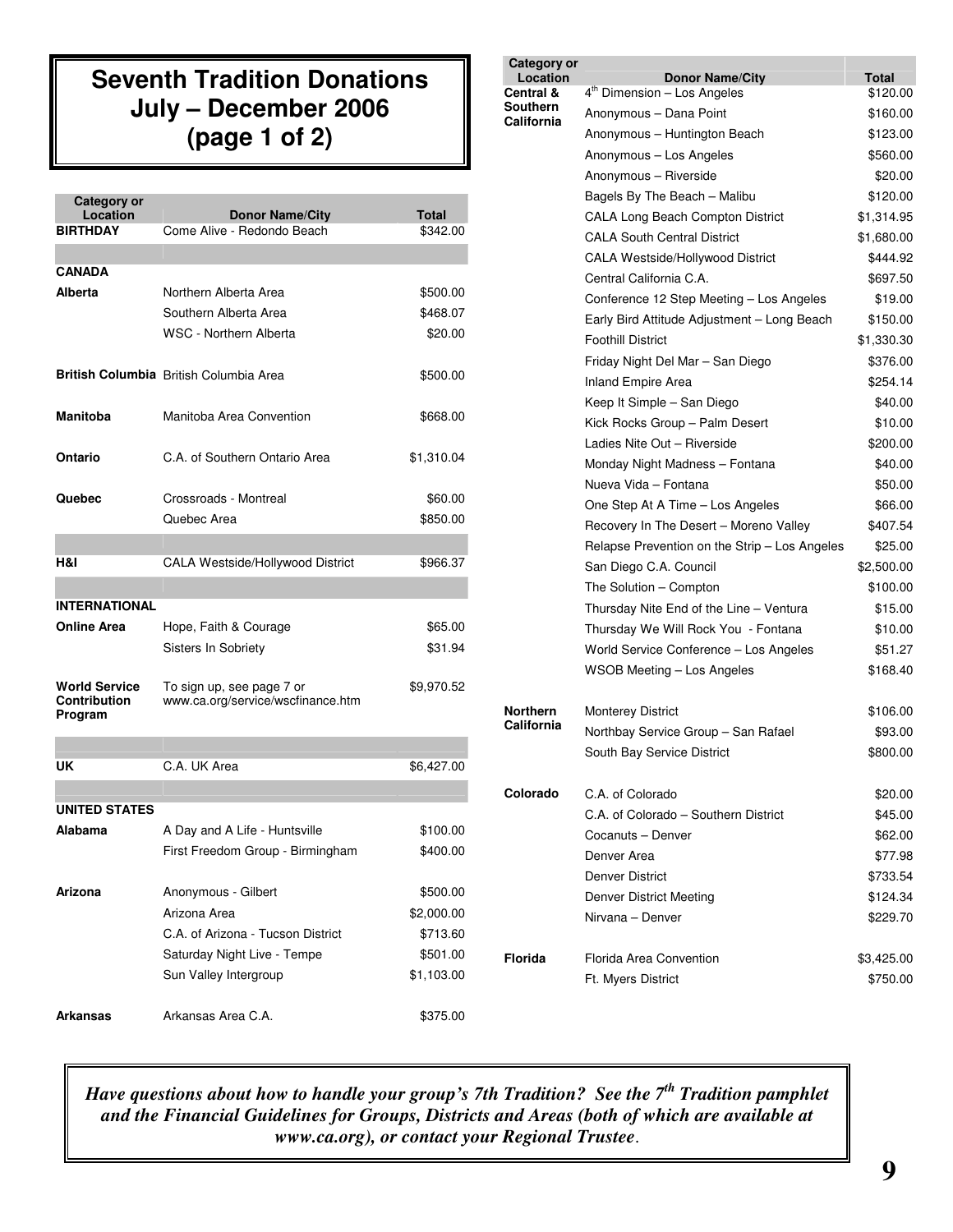### **Seventh Tradition Donations July – December 2006 (page 2 of 2)**

| Category or<br>Location | <b>Donor Name/City</b>                   | <b>Total</b> |
|-------------------------|------------------------------------------|--------------|
| Georgia                 | Cocanuts - Lilburn                       | \$287.00     |
|                         | Georgia Area                             | \$7,750.00   |
|                         | Last Straw - Lawrenceville               | \$65.39      |
|                         | Today's Hope - East Point                | \$20.01      |
|                         | Welcome Home - Norcross                  | \$120.00     |
| Idaho                   | <b>Magic Valley District</b>             | \$100.00     |
|                         | Road to Recovery - Twin Falls            | \$17.00      |
| <b>Illinois</b>         | Hope, Faith & Courage - Normal           | \$34.00      |
|                         | Illinois Area                            | \$1,800.00   |
|                         | Northwest Suburban District              | \$1,386.74   |
|                         | South & West District                    | \$884.76     |
| Indiana                 | CAST - Evansville                        | \$10.00      |
|                         | New Tuesday - Indianapolis               | \$40.00      |
| lowa                    | C.A. District 1                          | \$80.00      |
| Kansas                  | Rock Bottom - Wichita                    | \$25.00      |
| Maryland                | DC/MD/VA Area                            | \$25.00      |
|                         | New Way of C.A. - Rockville              | \$15.00      |
| <b>Massachusetts</b>    | Mass Area of C.A.                        | \$60.00      |
| Michigan                | Saturday Morning Alive - Lansing         | \$75.84      |
| Missouri                | End of the Line - Florissant             | \$45.00      |
|                         | Fried Pipers & Cocanuts - St. Louis      | \$60.00      |
|                         | Working With Others - Kansas City        | \$20.00      |
| Nebraska                | C.A. of Nebraska                         | \$330.23     |
| Nevada                  | C.A. of Nevada                           | \$109.00     |
|                         | Northern Nevada Area                     | \$1,000.00   |
| <b>New Hampshire</b>    | Chapter 2 Group - Concord                | \$100.00     |
| <b>New Jersey</b>       | New Freedom - South Amboy                | \$100.00     |
| <b>New Mexico</b>       | Albuquerque Chapter of C.A. (District 2) | \$200.00     |
|                         | New Mexico Area of C.A.                  | \$300.00     |

| <b>Category or</b><br>Location | <b>Donor Name/City</b>                             | Total       |
|--------------------------------|----------------------------------------------------|-------------|
| <b>New York</b>                | Anonymous - Babylon                                | \$100.00    |
|                                | CANY                                               | \$500.00    |
|                                | Sober Toast - Massapequa                           | \$75.00     |
| <b>North Carolina</b>          | EC202 - Elizabeth City                             | \$145.00    |
| Ohio                           | AM Sunday C.A. - Cleveland                         | \$100.00    |
|                                | Canton District of C.A.                            | \$150.00    |
|                                | Early Morning Serenity - Canton                    | \$130.00    |
|                                | New Beginnings - Canton                            | \$115.00    |
|                                | Old Molly Meeting - Canton                         | \$30.00     |
|                                | Tuesday Nite Trust - Willoughby                    | \$150.00    |
| Oklahoma                       | C.A. of Oklahoma City                              | \$125.00    |
|                                | End of the Line - Tulsa                            | \$82.70     |
|                                | Freedom For All - Tulsa                            | \$164.93    |
| Oregon                         | C.A. of Oregon & SW Washington                     | \$750.00    |
| Pennsylvania                   | How It Works - Hopewell                            | \$24.37     |
|                                | Moon Friday Night - Moon Twp                       | \$42.58     |
|                                | PA/NJ/DE Area                                      | \$150.00    |
| Tennessee                      | New Life Lodge - Burns                             | \$10.00     |
| Texas                          | South Central Texas Area                           | \$500.00    |
|                                | Step Sisters - Austin                              | \$376.32    |
| Washington                     | Alternative Rock/NIV/Hard Rock Café -<br>Vancouver | \$75.00     |
|                                | Blade Runners - Mt. Vernon                         | \$85.00     |
| Wisconsin                      | A Vision For You - Milwaukee                       | \$41.00     |
|                                | C.A. of Wisconsin                                  | \$500.00    |
|                                | First Things First - Milwaukee                     | \$110.00    |
|                                | Razors Edge - Waukesha                             | \$602.00    |
|                                | Sunday Night Strength - Milwaukee                  | \$59.00     |
|                                | Tool Kit - Milwaukee                               | \$9.00      |
|                                | Uncolas - Milwaukee                                | \$168.41    |
| <b>Total</b>                   |                                                    | \$65,821.40 |

### Solution to Sudoku puzzle on page 11: N | R | S | H | I | E | A | G | C I | C | E | S | G | A | R | N | H G | H | A | R | N | C | S | E | I A | G | R | E | H | I | N | C | S S | I | C | G | A | N | H | R | E E | N | H | C | R | S | G | I | A H S I N C R E A G C | E | N | A | S | G | I | H | R R | A | G | I | E | H | C | S | N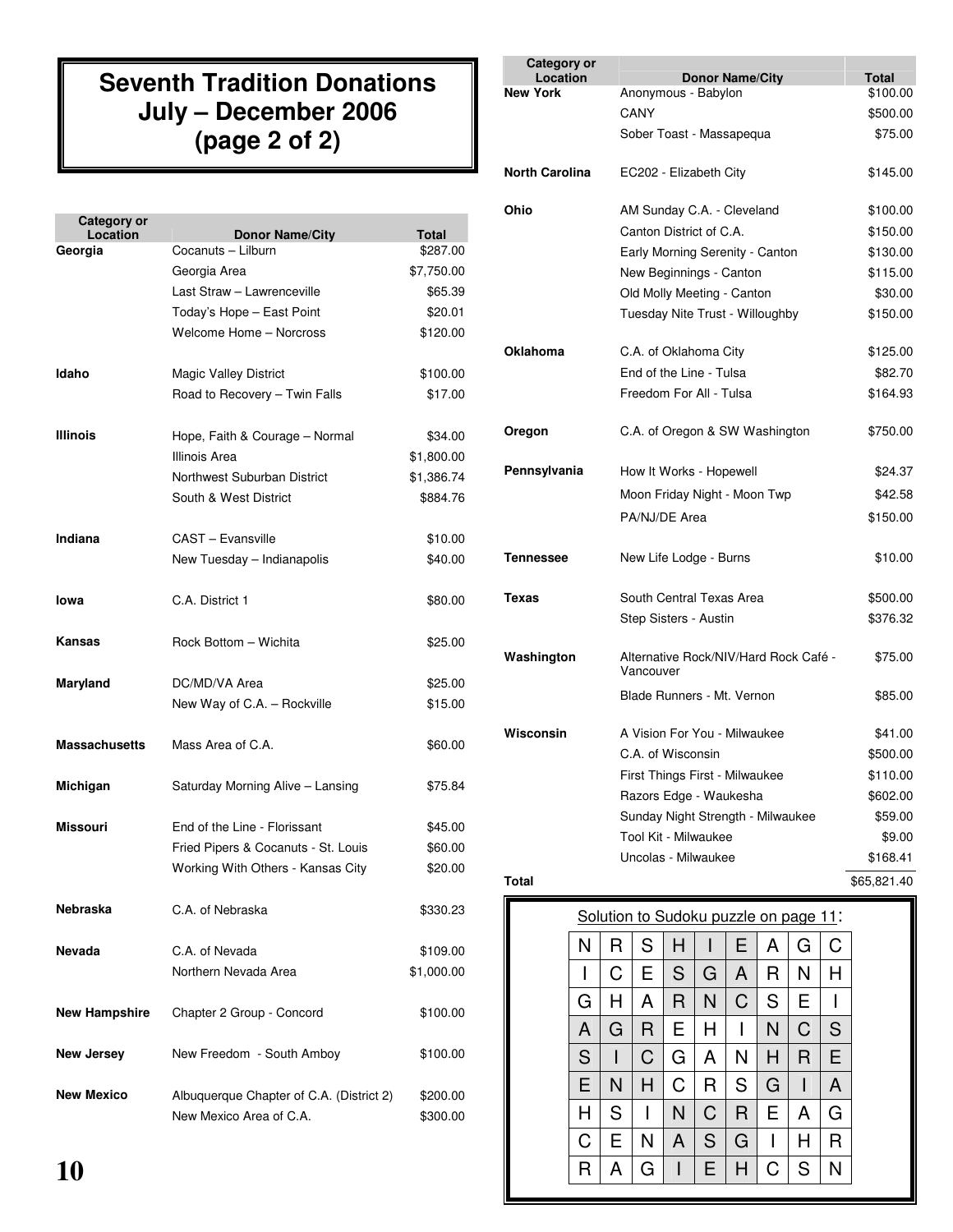|                                                                                                                                                                                                                                                                                                                                                                                                                                                                                | Subscribe to the NewsGram |  |                                                                                                                                                                                                                                                                                                                                                                    |  |  |
|--------------------------------------------------------------------------------------------------------------------------------------------------------------------------------------------------------------------------------------------------------------------------------------------------------------------------------------------------------------------------------------------------------------------------------------------------------------------------------|---------------------------|--|--------------------------------------------------------------------------------------------------------------------------------------------------------------------------------------------------------------------------------------------------------------------------------------------------------------------------------------------------------------------|--|--|
| Subscriptions are being accepted for the NewsGram. For the low price of \$10.00 U.S. per year, you can receive each<br>copy of the NewsGram before your friends or your group. Simply complete this form and include your credit card<br>information, or enclose a \$10.00 check or money order (U.S. dollars only) and send to: NewsGram, c/o CAWSO, 3740<br>Overland Ave., Suite C, Los Angeles, CA 90034. A subscription form is also available for download at www.ca.org. |                           |  |                                                                                                                                                                                                                                                                                                                                                                    |  |  |
| $\Box$ I have enclosed a check/money order payable to CAWSO                                                                                                                                                                                                                                                                                                                                                                                                                    |                           |  |                                                                                                                                                                                                                                                                                                                                                                    |  |  |
| □ Visa/MasterCard/Discover/American Express #                                                                                                                                                                                                                                                                                                                                                                                                                                  |                           |  |                                                                                                                                                                                                                                                                                                                                                                    |  |  |
|                                                                                                                                                                                                                                                                                                                                                                                                                                                                                |                           |  |                                                                                                                                                                                                                                                                                                                                                                    |  |  |
|                                                                                                                                                                                                                                                                                                                                                                                                                                                                                |                           |  |                                                                                                                                                                                                                                                                                                                                                                    |  |  |
|                                                                                                                                                                                                                                                                                                                                                                                                                                                                                |                           |  |                                                                                                                                                                                                                                                                                                                                                                    |  |  |
|                                                                                                                                                                                                                                                                                                                                                                                                                                                                                |                           |  |                                                                                                                                                                                                                                                                                                                                                                    |  |  |
| cannot publish your submission without a release form.                                                                                                                                                                                                                                                                                                                                                                                                                         |                           |  | article (or perhaps an idea, cartoon, poem, story or other material related to recovery in CA) that you would like considered<br>for publication in a future issue of the NewsGram, please send it and the completed release form below to: NewsGram<br>Editor, c/o CAWSO, 3740 Overland Ave., Suite C, Los Angeles CA 90034, or via e-mail to newsgram@ca.org. We |  |  |
|                                                                                                                                                                                                                                                                                                                                                                                                                                                                                |                           |  |                                                                                                                                                                                                                                                                                                                                                                    |  |  |
|                                                                                                                                                                                                                                                                                                                                                                                                                                                                                |                           |  |                                                                                                                                                                                                                                                                                                                                                                    |  |  |
|                                                                                                                                                                                                                                                                                                                                                                                                                                                                                |                           |  |                                                                                                                                                                                                                                                                                                                                                                    |  |  |
| I hereby give CAWSO and the NewsGram express permission to reprint my original work entitled:                                                                                                                                                                                                                                                                                                                                                                                  |                           |  |                                                                                                                                                                                                                                                                                                                                                                    |  |  |
|                                                                                                                                                                                                                                                                                                                                                                                                                                                                                |                           |  |                                                                                                                                                                                                                                                                                                                                                                    |  |  |
|                                                                                                                                                                                                                                                                                                                                                                                                                                                                                |                           |  |                                                                                                                                                                                                                                                                                                                                                                    |  |  |

### **SUDOKU**

The objective of Sudoku is to fill all the blank squares with the correct letters. There are three very simple constraints to follow in this 9X9 square game:

- 1. Every row of nine squares must include all nine letters, in any order;
- 2. Every column of nine squares must include all nine letters, in any order;
- 3. Every 3X3 subsection of the 9X9 square must include all nine letters.

The word in this puzzle describes the type of inventory we do in Step 4. It contains the letters C A E N I G H S R. The correct spelling of the word will appear in column 3. For solution, see page 10.

|             | $\overline{\mathsf{R}}$ |                           |             |             | E              |   | G              |              |
|-------------|-------------------------|---------------------------|-------------|-------------|----------------|---|----------------|--------------|
|             |                         |                           |             | $\mathsf G$ |                |   |                | $\mathsf{H}$ |
|             | H                       | $\boldsymbol{\mathsf{A}}$ | $\mathsf R$ |             |                |   |                |              |
|             | $\overline{G}$          |                           |             |             |                | N |                | S            |
|             |                         |                           | G           |             | N              |   | $\overline{R}$ |              |
| E           |                         | $\overline{H}$            |             |             |                |   |                |              |
|             |                         |                           |             |             | $\overline{R}$ | E | $\mathsf{A}$   |              |
| $\mathsf C$ |                         |                           |             | $\mathsf S$ |                |   |                |              |
|             | A                       |                           |             |             |                |   | ${\mathsf S}$  |              |